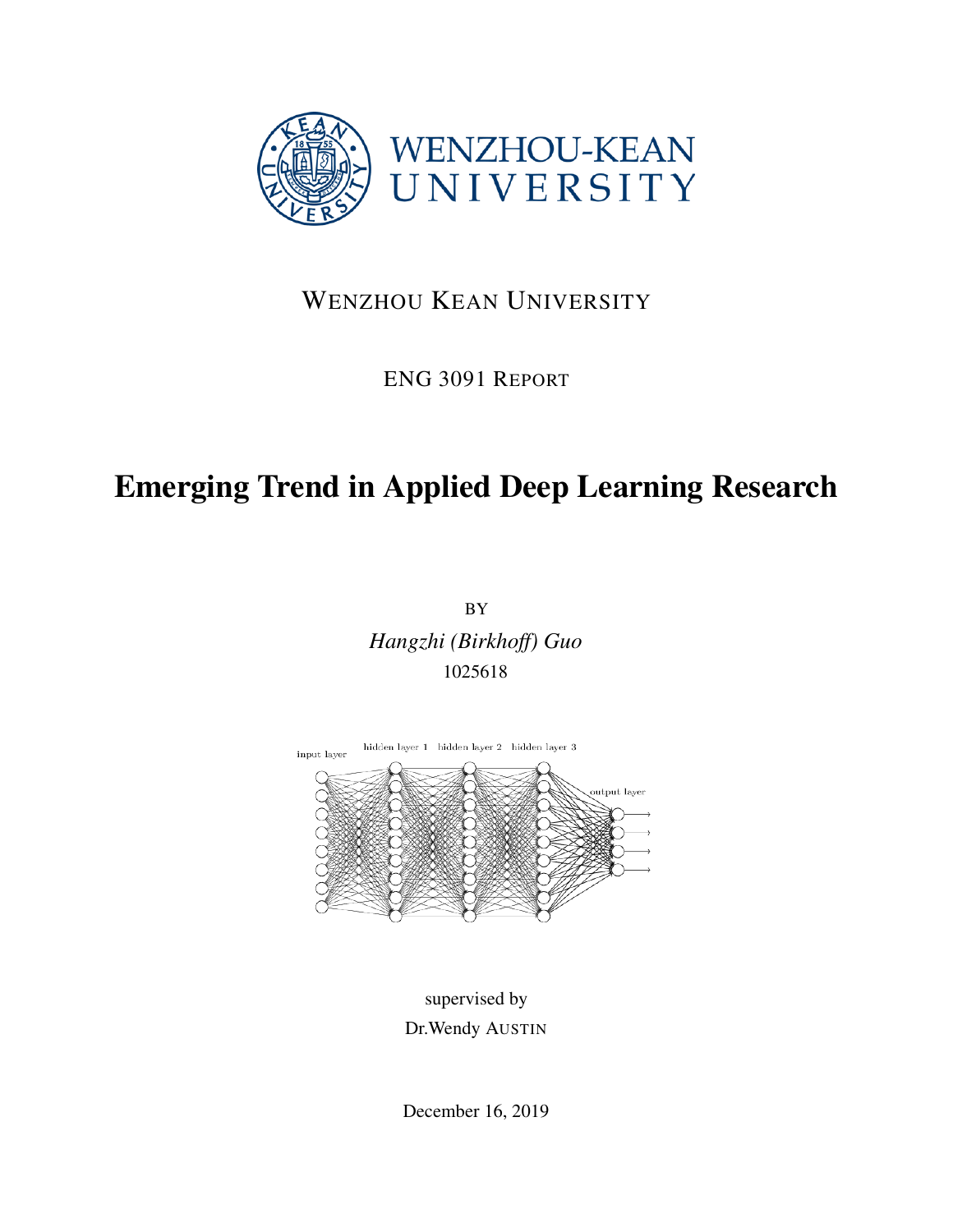#### ABSTRACT

The recent emerging trending of artificial intelligent has drawn a significant attention in academia and industry. Such trend should be given credit to the recent rise of deep learning, a specific type of machine learning method mimicking the neural network behavior in the human brain that achieves significant performance powered by modern super-hardware. Various empirical studies indicate the superiority of deep learning among other machine learning algorithms. In this report, I will discuss the rising trend of applied field of deep learning in the research community. Specifically, I will talk about three trending fields, transfer learning, deep reinforcement learning, and recommender system. The recent innovations as well as challenges and potential applications will be discussed. Although I discuss state-of-the-art research in this report, I target to make readers who have limited knowledge in artificial intelligence to understand the novel applications in this tremendously potential yet inconclusive area.

*K*eywords Deep Learning · Artificial Intelligence · Machine Learning · Neural Network · Reinforcement Learning · Natural Language Processing · Big Data · AI for Social Good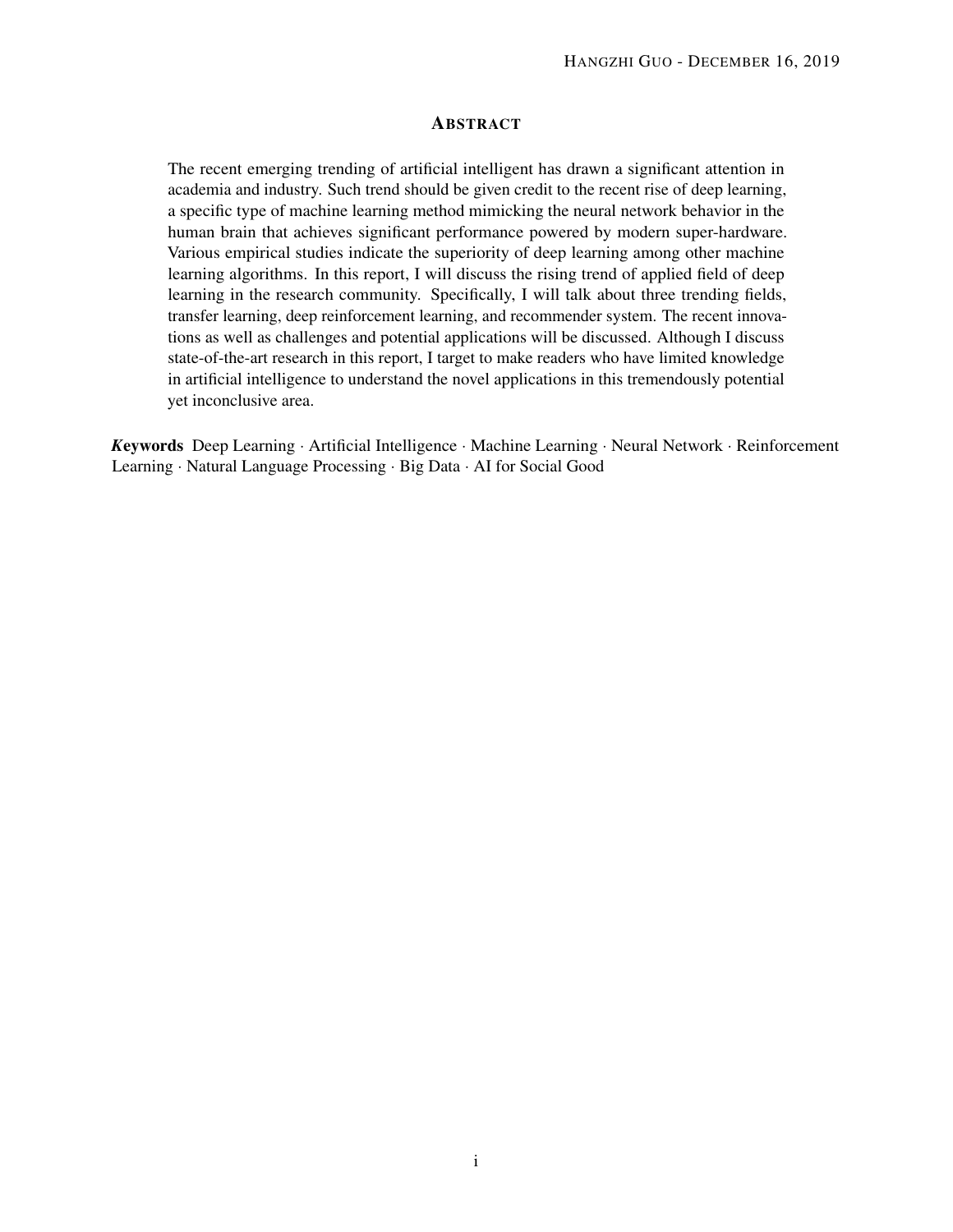### **Contents**

| $\mathbf{1}$   |                   | <b>Introduction</b>                                                                                                 | $\mathbf{1}$   |
|----------------|-------------------|---------------------------------------------------------------------------------------------------------------------|----------------|
| $\overline{2}$ |                   | <b>Background</b>                                                                                                   |                |
|                | 2.1               | What is deep learning? $\ldots \ldots \ldots \ldots \ldots \ldots \ldots \ldots \ldots \ldots \ldots \ldots \ldots$ | 2              |
|                | 2.2               |                                                                                                                     | 3              |
|                |                   | 2.2.1                                                                                                               | 3              |
|                |                   | 2.2.2                                                                                                               | $\overline{4}$ |
|                |                   | 2.2.3                                                                                                               | $\overline{4}$ |
| 3              |                   | <b>Discussion</b>                                                                                                   | 5              |
|                | 3.1               |                                                                                                                     | 5              |
|                | 3.2               |                                                                                                                     | 6              |
|                | 3.3               |                                                                                                                     | 7              |
| 4              |                   | <b>Challenges &amp; Conclusion</b>                                                                                  | 8              |
|                | <b>References</b> |                                                                                                                     | 9              |
|                | <b>Figures</b>    |                                                                                                                     |                |
|                | 1                 |                                                                                                                     | 2              |
|                | 2                 |                                                                                                                     | 4              |
|                | 3                 |                                                                                                                     | -5             |
|                | 4                 |                                                                                                                     | 7              |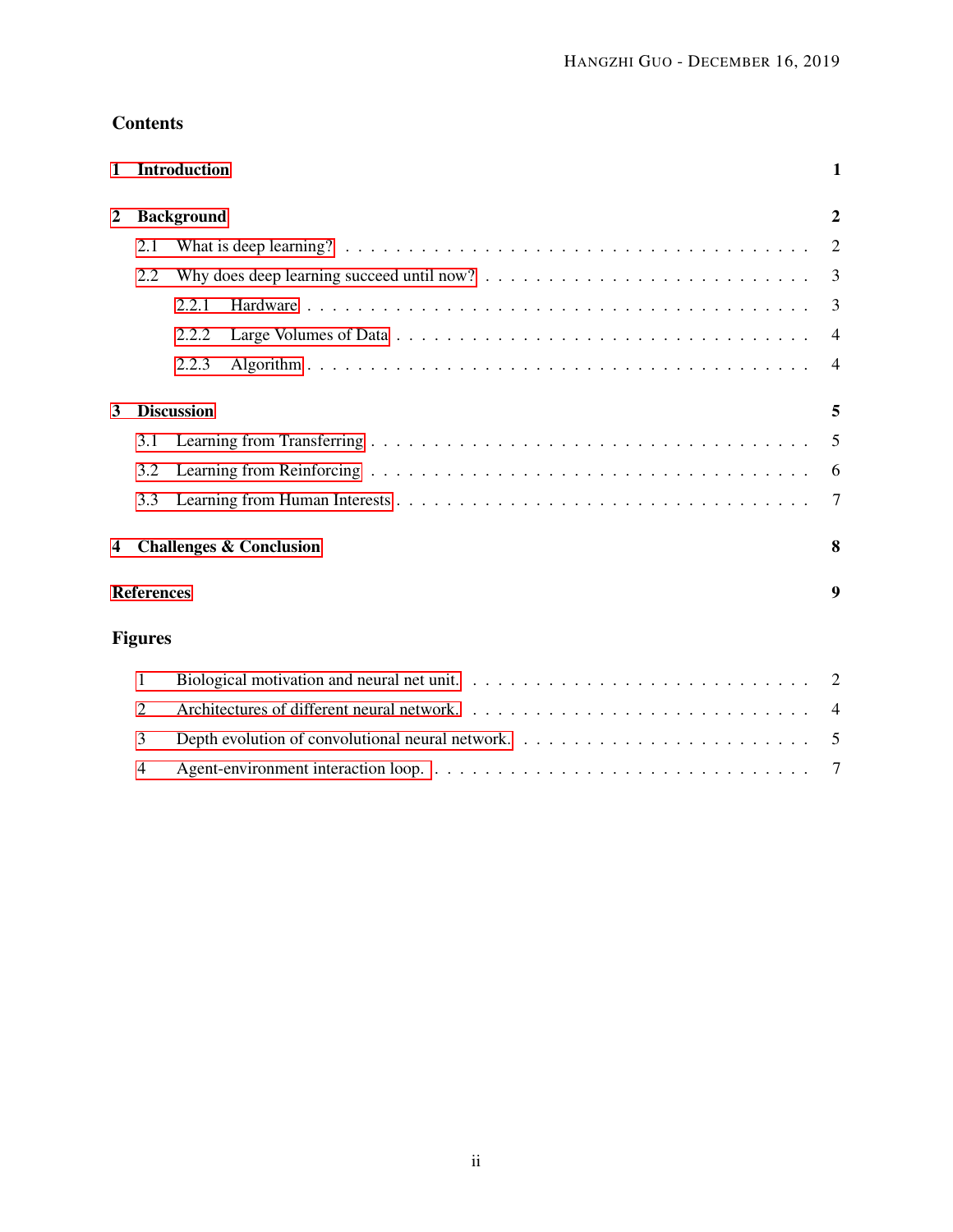#### <span id="page-3-0"></span>1 Introduction

Scientists have dreamed for centuries to allow a machine to have intelligence like a human being. Not long after the initial invention of the electronic computer, in 1950, British scientist Alan Turing [\(Turing, 2009\)](#page-12-0) published a paper entitled "Computing Machinery and Intelligence", which initially put forward an imaginary question: *can a machine think like a human?* To answer this question, generations of scientists have devised different approaches to study this problem, such as developing expert systems aiming to model the human expertise in certain fields.

Applications, such as medical diagnosis, can be processed by representing human knowledge and thus can be applied with the expert systems. However, there are excessive problems that are unable to be determined by simple facts and rules. For example, problems in distinguishing cats or dogs have baffled scientists for decades until the early 21st century. Human might determine the species of animals by their specific appearance, such as the shape of mouth, color of the hair, etc. If a computer follows the process of identifying objects by human, it would generate a lot of new problems, e.g. how to identify the shape of the object's mouth or eye? What if two animals have similar hair color?

Then, a novel but not completely unorthodox idea was arose: instead of telling the machine how to do it, we can allow the machine to learn the rule by itself. We later called these kinds of method as *machine learning*. Although this idea might sound imaginary, it originated from statistical learning theory, which has been studied for over a century, long before the computer was invented. Statistical learning heavily relies on statistical modeling and mathematics algorithm, which can be considered as consisting of multiple mathematical functions, or in a statistician's view, multiple (mixed) probability distributions. The statistical learning model tries to fit the given data as close as it can, as in middle school when our math teachers asked us to fit a linear function from given data points. When the data gets sufficiently large and the model fits the data cohesively, we generally believe that such statistical model can represent the pattern of particular dataset. Such statistical learning algorithms (e.g. Support Vector Machine, K-Nearest Neighboring, Gradient Boosting Algorithm) work really well in certain real-world problems that are applied in the giant industry to date. However, such methods are formulated on mathematics, making the argument for the scarcity of "intelligence". Engineers should handcraft the features in the dataset, causing redundant laboring work. Moreover, for certain problems such as speech recognition, computer vision, it is hard to model such problems with statistical algorithms since these algorithms suffer from the explosive dimension, meaning the algorithms will perform badly when the input dimension is large.

Meanwhile, some scientists tried to devise models which simulate the thought processes of the human brain. Such models simulating the neural network in human's brain, designed in 1957, was the embryonic form of modern deep learning model. After decades of efforts, [LeCun et al.](#page-11-0) [\(1989\)](#page-11-0) provided the first practical demonstration of a neural network with back propagation onto read "handwritten" digits, suggesting that it is applicable on deploying deep neural network on real-life problems. The cornerstone of the new generation of deep learning started in 2006, when [Hinton, Osindero, and Teh](#page-11-1) [\(2006\)](#page-11-1) put forward the deep belief network, which allows machine to overcome previous limitations and train a deeper network. Empowered by a recent explosion of data in the internet era, deep learning exhibits its superior capability. In 2012, a deep learning model, AlexNet [\(Krizhevsky, Sutskever, and Hinton, 2012\)](#page-11-2), achieved a error of 15.3% with more than 10.8 percentage point lower than the followers in the ImageNet Large Scale Visual Recognition Challenge, an image classification competition requiring competitors to classify millions of images into 1000 classifiers.

To date, deep learning has applied to almost every inch of our daily life. Probably the most prominent application in deep learning is *computer vision (CV)*, which empowers computers to perceive the visual perception as human being do. Multiple autonomous car companies (such as Uber, Tesla, Waymo) are exploiting deep learning to detect pedestrians, cyclists, vehicles on their autonomous car. Computer vision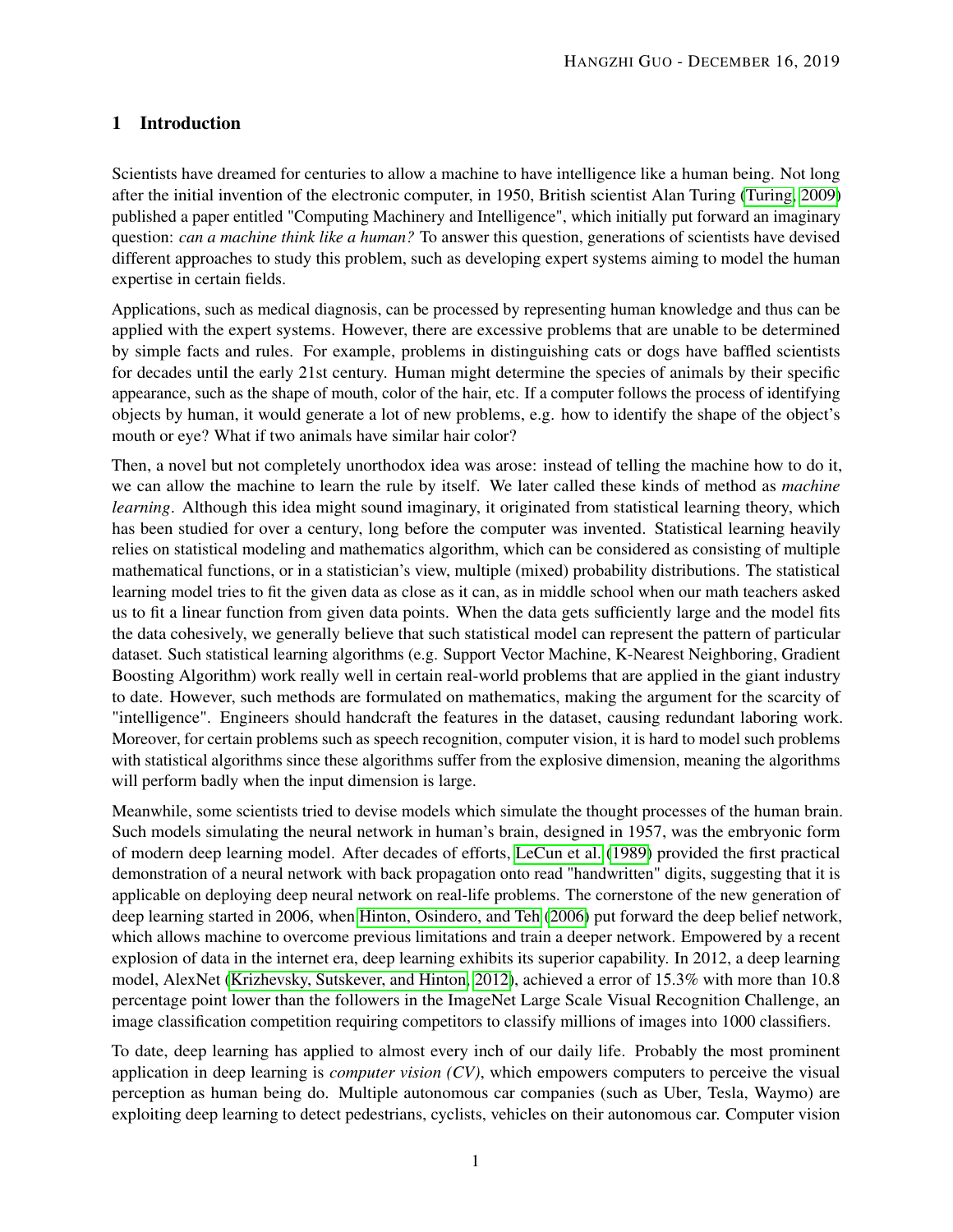<span id="page-4-2"></span>

Figure 1: Biological motivation and neural net unit.

technology also assists healthcare professionals saving patients' lives by eliminating inaccurate diagnoses. For example, [Rajpurkar et al.](#page-12-1) [\(2017\)](#page-12-1) developed Chexnet to detect radiologist-level pneumonia, which outperforms medical professions at Stanford Medical School. Apart from computer vision, the deep reinforcement learning is another thriving approach which achieves tremendous success. The famous AlphaGo [\(Silver et al., 2016,](#page-12-2) [2017\)](#page-12-3) has defeated two of the best Go player in human history. Empowered by deep reinforcement learning, the Go agent can make movements that human players will not ever consider. Moreover, natural language processing (NLP) is another well-investigated field for deep learning application. Enhanced by the recurrent neural network, Google Translator [\(Wu et al., 2016;](#page-12-4) [Johnson et al., 2017\)](#page-11-3) now achieves expert-level in translating human languages. The state-of-art NLP model, BERT [\(Devlin et al., 2018\)](#page-11-4), is reported to outperform human in various reading comprehension tasks.

In this report, I will describe the recent trends of applications in deep learning. Specifically, I will discuss three well-studied but promising areas in deep learning, *transfer learning*, *reinforcement learning*, *recommender system*. First, I will discuss the recent novel innovations as well as the challenges in these areas. I will also project the future trends in these areas and describe how such technology can empower society and human being. Although this report discusses state-of-the-art (SOTA) applications and technologies in deep learning, I attempt to write this for readers who have only minor background in artificial intelligence to have a basic understanding in this still developing areas in deep learning.

#### <span id="page-4-0"></span>2 Background

As one special type of machine learning, deep learning has achieved significant performance and applied in various application field, such as computer vision, natural language processing, speech recognition. In this section, I will discuss the basic set of deep learning [\(2.1\)](#page-4-1) and the three important reasons for the push of deep learning in recent years [\(2.2\)](#page-5-0).

#### <span id="page-4-1"></span>2.1 What is deep learning?

The modern term *Deep Learning* originated from the traditional architecture of neural networks inspired by the biological neural system. The basic computational unit of the brain is a *neuron*, which is connected with a significant amount of *synapses*. Each neuron receives input signals from its *dendrites* and produces output signals along its single *axon*. The axon eventually connects to dendrites of other neurons via synapses. In the computational model of a neuron, or neural net unit, the signals that travel along the axons (e.g.  $x_0$ ) interact with the dendrites of the other neuron based on the synaptic (e.g.  $w_0x_0$ ) strength at that synapse (e.g.  $w_0$ ). With multiple signals connected by synapses to dendrites, the cell unit receives multiple signals, and combines all sorts of signals (e.g.  $\sum_i w_i x_i + b$ ). After receiving those input signals, we model the firing rate of the neuron with an activation function  $f$  that represents the frequency of the spikes along the axon [\(Brunel,](#page-11-5)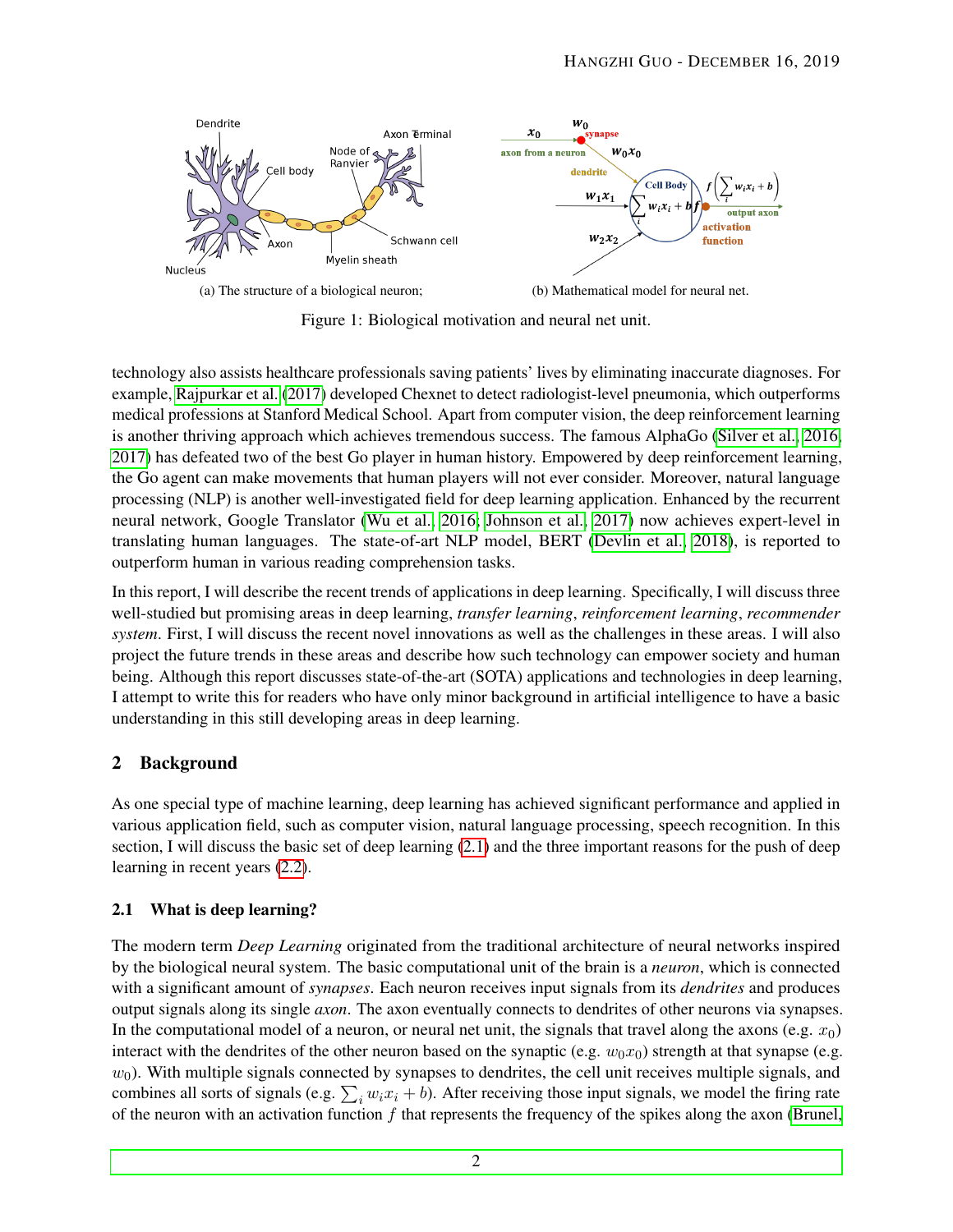[Hakim, and Richardson, 2014\)](#page-11-5). Like the biological neuron, the neural unit can connect and be connected by other units. Figure [1](#page-4-2) illustrates the basic structure of a biological neuron and the neural unit in today deep learning network.

It is notable that despite the initial motivation of neural networks that come from neural biology, modern deep learning architecture becomes a refined mathematical and engineering model which can approximate any measurable function [\(Hornik, 1991\)](#page-11-6). In other word, the development of modern neural networks is driven primarily by the findings of mathematics and engineering, rather than biological neuroscience. We significantly simplify the real neuron to our neural unit given the complexity of the biological neuron and scarce knowledge of its panoramic structure.

With various neural units, the deep learning network connected all the neural units by means of different layers. It is the depth of layers that has a notable difference between today's deep learning network versus the initial version. Empirically, greater depth seems to result in better generalization for a wide variety of tasks [\(Hinton, Osindero, and Teh, 2006;](#page-11-1) [LeCun, Bengio, and Hinton, 2015;](#page-11-7) [He et al., 2016;](#page-11-8) [Cheng et al., 2016\)](#page-11-9). One theory called *universial approximation theorem* states that regardless of what function we are trying to learn, we know that there exists a large network to represent this function. However, such theory does not show how large the network should be, and the parameter size might be unreasonably large. Moreover, one statistical theory called *No Free Lunch* shows that there is no superior machine learning algorithm in all cases. Therefore, many different neural network (illustrated by Figure [2\)](#page-6-2) architectures have been developed for specific tasks. Convolutional neural network [\(LeCun et al., 1989\)](#page-11-0), one of the most popular network structure in deep learning world, is specifically designed for computer vision tasks. For tasks coping with the sequential data, [Hochreiter and Schmidhuber](#page-11-10) [\(1997\)](#page-11-10) proposed Long short-term memory (LSTM), which has been proven to be successful in tasks covering sequential dependencies.

#### <span id="page-5-0"></span>2.2 Why does deep learning succeed until now?

Although deep learning is a hot area, unlike most scientific areas that encounter breakthroughs that are typically triggered by innovative novel findings, most fundamental theories and ideas in deep learning are not put forward in recent years. In fact, the original form of deep learning, the neural network, was first presented in 1950s, and perfected in 1980s. The current research community believe this trend should give credit to three important factors: computational resources (hardware, [2.2.1\)](#page-5-1), explosive data (big data, [2.2.2\)](#page-6-0), and increasing understanding of the model (algorithm, [2.2.3\)](#page-6-1), ordered in descending on significance.

#### <span id="page-5-1"></span>2.2.1 Hardware

Although most deep learning models were proposed in the last century, due to the limited computational capability on that period, the performance and accuracy of machine learning could not be proved and determined. As a result, the development of artificial intelligence encountered the "iceberg of AI" in the late 20th century. At present, the personal computer is at least 100 times faster than 20 years ago, which enables developers to train a small network on their personal laptop. More importantly, due to the immense matrix calculation while training a deep learning network, researchers found out that the *Graphical Processing Unit (GPU)* accelerates the training process significantly. [Dean et al.](#page-11-11) [\(2012\)](#page-11-11) reports that in order to train a huge net, Google built a multiple clusters of CPUs system, costing total 5 billion dollars. However, using GPUs, they can achieve the same processing power but reduce the costs to just \$33k. To date, multiple institutions are developing accelerator specifically designed for AI, which speeds up the computation further. In 2017, Google announced their AI accelerator application-specific integrated circuit (ASIC) which has already been deployed in their data center as well as applied in several projects, including the AlphaGo.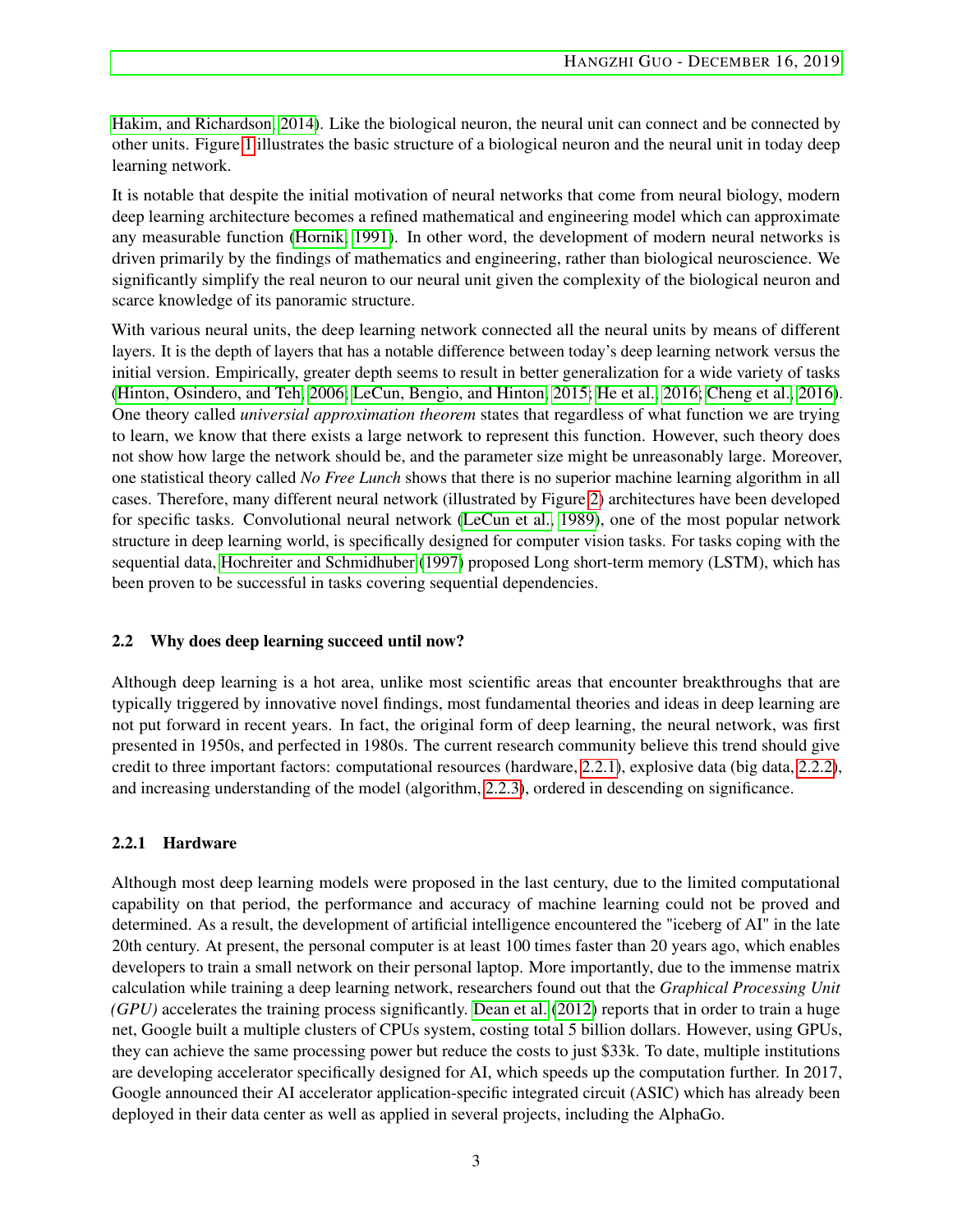<span id="page-6-2"></span>

Figure 2: Architectures of different neural network.

#### <span id="page-6-0"></span>2.2.2 Large Volumes of Data

Another crucial aspect is the availability of massive amount of data. Human beings generate tons of data everyday in this digital era; every movement on the internet will be recorded. As a result, technology-based companies such as Google, Facebook, Amazon and Alibaba have collected and maintained data that is measured in exabyte proportions or larger. These large quantities of data contribute to train a powerful neural network. Unlike traditional machine learning method, deep learning continues to enhance its performance while the dataset gets augmented. ImageNet [\(Deng et al., 2009\)](#page-11-12) in Computer Vision are one fore type to demonstrate the significance of large volume of data. Before the ImageNet era, the computer can hardly distinguish dogs and cats, while the SOTA deep learning model are capable of outperforming human in classifying images into different categories. With tremendous sets of images crawled from the internet, deep networks can capture important patterns and thus achieve great results.

#### <span id="page-6-1"></span>2.2.3 Algorithm

Despite the fact that the prevailing technologies in the deep learning world are invented ahead of this era, researchers still contribute to some key ideas which change the understanding of deep neural networks. First and foremost, researchers have determined that making the *depth* of model is crucial in the network architecture. As illustrated in Figure [3](#page-7-2) While AlexNet [\(Krizhevsky, Sutskever, and Hinton, 2012\)](#page-11-2) constructs has only 8 layers, ResNet [\(He et al., 2016\)](#page-11-8) are able to train a 101 layers network, resulting considerable performance improvement. Another important achievement is the *Attention Layer* [\(Vaswani et al., 2017\)](#page-12-5), a novel neural network initially designed for mimicing the human visual attention. This architecture later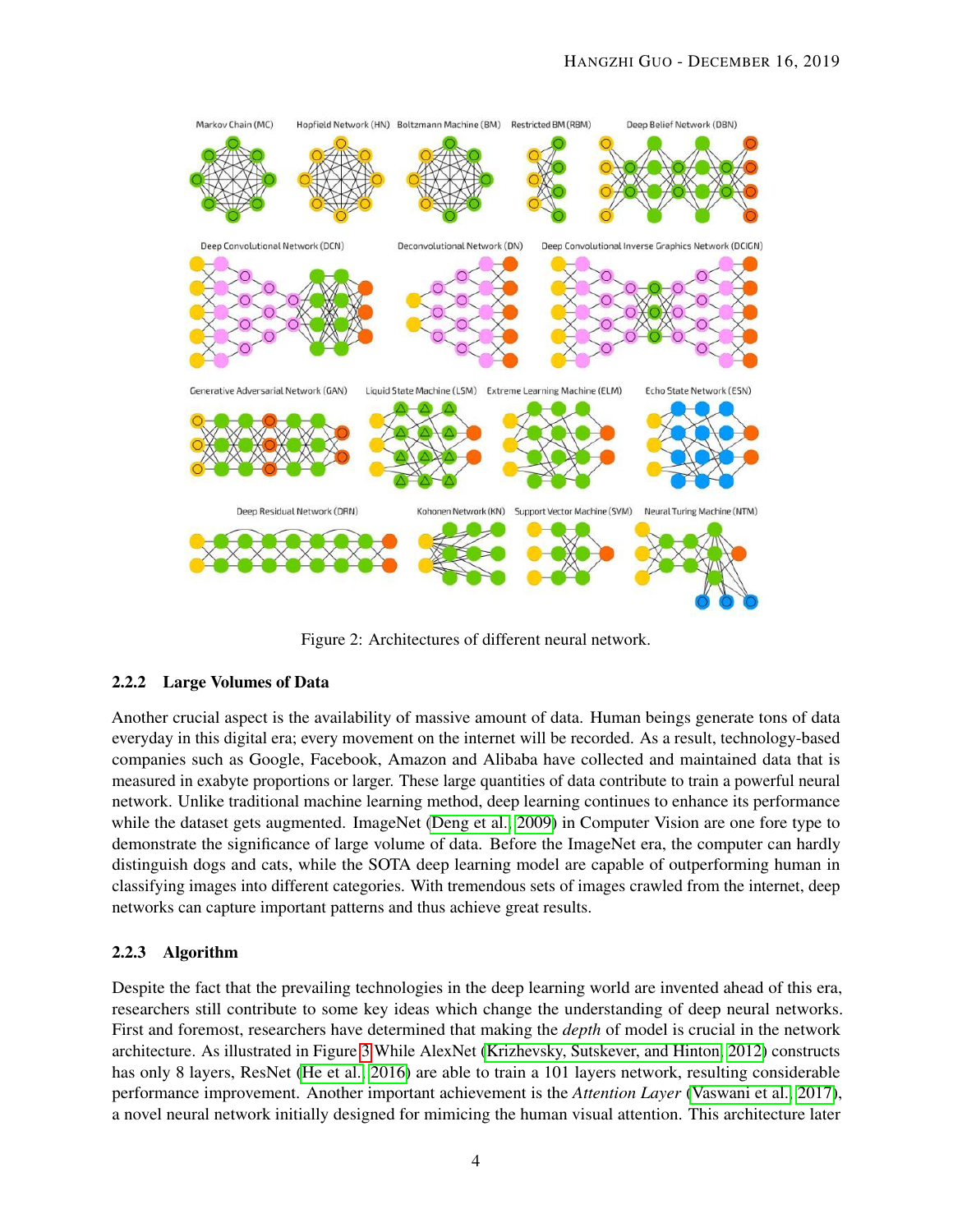<span id="page-7-2"></span>

Figure 3: Depth evolution of convolutional neural network.

on achieved a wide success in natural language processing (NLP). [Devlin et al.](#page-11-4) [\(2018\)](#page-11-4) reports that BERT, a special attention architecture, achieves human-level on various NLP tasks, such as reading comprehension, machine translation, sentiment analysis.

#### <span id="page-7-0"></span>3 Discussion

As stated previously, deep learning algorithms extract meaningful abstract representations of the raw data through the use of an hierarchical multi-level learning approach. As an effective representative learning approach, deep learning algorithms are crucial in extracting complex features, and areas such as computer vision, speech processing and natural language processing, all rely heavily on its powerful representative capability. In this section, I will discuss about three popular topics that still carry profound potential in today's research. Topics including transfer learning [\(3.1\)](#page-7-1), reinforcement learning [\(3.2\)](#page-8-0), user modeling [\(3.3\)](#page-9-0) appeal to large research community, and these topics have considerable potential in future research.

#### <span id="page-7-1"></span>3.1 Learning from Transferring

Unlike supervised learning, transfer learning concentrates on applying knowledge gained from one task to other similar or related problems. This learning strategy is analogues to the learning process of humans,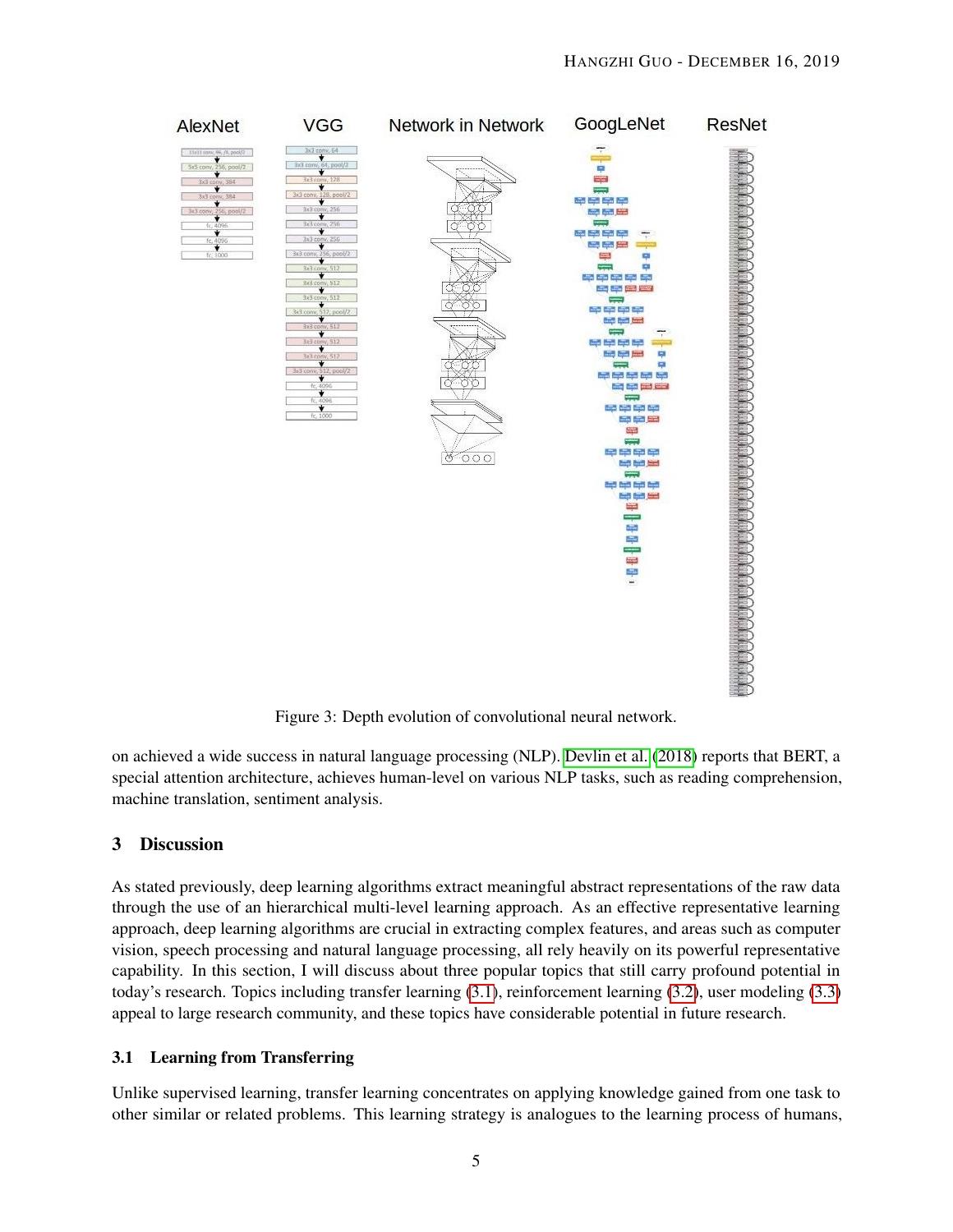in that we recognize and apply relevant knowledge from previous learning experiences when encountering new tasks. In deep learning, one neural network is firstly trained on a problem similar to the problem that is being solved, and one or more layers can be used in a new model trained on the problem of interest. [Erhan et](#page-11-13) [al.](#page-11-13) [\(2010\)](#page-11-13) suggest that such transfer learning method, often referred to as pre-training, results in significant reduction of training time and boosting accuracy rate in generalization phrase.

In computer vision, transfer learning is a well-established paradigm that pre-training models using ImageNet [\(Deng et al., 2009\)](#page-11-12) and then to fine-tune the models on target tasks that often have less training data. Such learning method enables state-of-the-art results in multiple tasks, including object detection, image segmentation, and action recognition. In a nutshell, if the computer can distinguish between cat and dog, computer should also be capable of differentiating tigers and lions. Many researchers contribute to transfer learning in the visual perception for computer. [Girshick et al.](#page-11-14) [\(2014\)](#page-11-14) proposed a simple and scalable convolutional neural network to detect and segment images; they also applied the supervised pre-training method followed by domain-specific fine-tuning and achieved boosting performance. [Long, Shelhamer, and](#page-12-6) [Darrell](#page-12-6) [\(2015\)](#page-12-6) proposed a Fully Convolutional Networks (FCN) for semantic segmentation, which refers to link each pixel of image to a classification label. [He et al.](#page-11-8) [\(2016\)](#page-11-8) proposed the residual neural network, an influential work which enables researchers to train a network in depth of 100 layers, and received the best performance in various tasks, such as image recognition.

In the recent two years (since 2018), natural language processing has experienced a big revolution by pre-training the language model, which results in human-level performance in tasks such as reading comprehension, sentiment analysis, machine translation. To represent words and paragraph of a corpus of texts, [Mikolov et al.](#page-12-7) [\(2013\)](#page-12-7) introduced a word2vector to annotate extraction of semantic representation of words by denoting each word into an independent vector. Such word vectors can be applied in other NLP tasks. However, the biggest challenge of such word representation is the inability to share representation at sub-word levels. In other words, if one word has different meanings (e.g. bank has both meaning of the land alongside to a river or lake or a place to store money), the representation of word2vector cannot distinguish such differences. Researchers try to explore the option of deep learning using an enormous text corpus in the internet. [Peters et al.](#page-12-8) [\(2018\)](#page-12-8) introduced a bi-directional LSTM network to create a rich language representative model. [Devlin et al.](#page-11-4) [\(2018\)](#page-11-4) applied the bi-directional Transformer model training in an extremely large dataset, which leads to an impressive performance boosts.

The future research will not be limited in the area merely in computer vision and natural language processing. For instance, [Spruyt](#page-12-9) [\(2018\)](#page-12-9) proposed a convolutional neural network framework to represent a geolocation. Such method can be used directly for tasks such as venue mapping or transport classification and contribute to improve the classifier accuracies and generalization capabilities by means of transfer learning.

#### <span id="page-8-0"></span>3.2 Learning from Reinforcing

Reinforcement learning is another area that achieves a wide variety of successes in recent artificial intelligence research. Some striking achievements, especially among sophisticated strategy game (e.g. AlphaGo, Dota), demonstrate the potential of this promising area. It also gains tremendous success in training simulated robots to follow human instructions.

The setting of reinforcement learning differs in the supervised learning methods. As Figure [4](#page-9-1) illustrates, the key components of reinforcement learning are *agent* and *environment*. The *environment* is the world that the agent interacts with. At every step of interaction, the agent obtains an observation of the state of the world, and then decides on making an action. The agent also perceives a reward signal from the environment, which indicates whether such action is successful. The goal of the agent is to learn an optimal policy by maximizing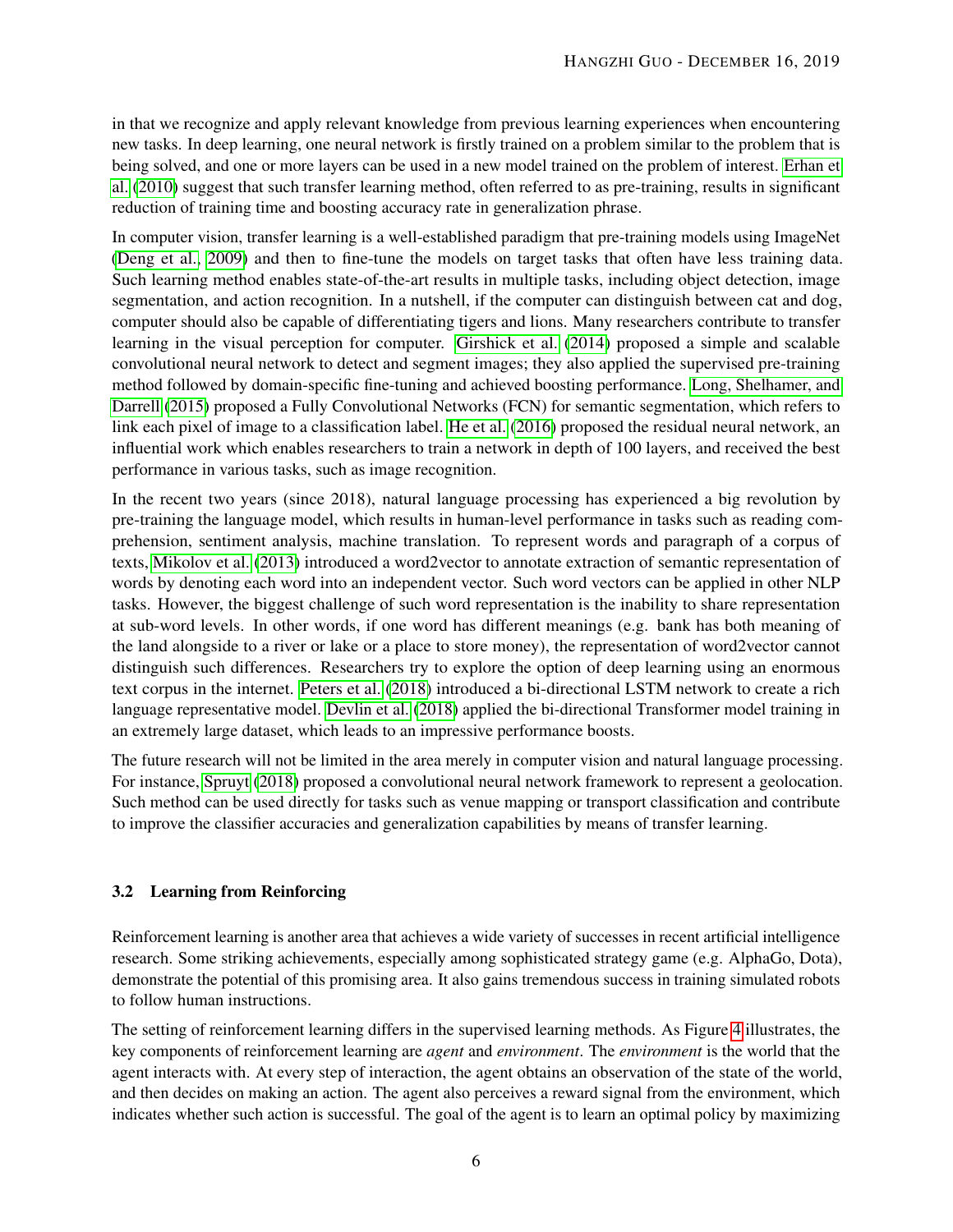

Figure 4: Agent-environment interaction loop.

<span id="page-9-1"></span>its cumulative reward. Reinforcement learning methods are ways that the agent can learn behaviors to achieve its goal.

While reinforcement learning could solve difficult problems, algorithms incorporating deep leaning models can achieve super-human performances in sophisticated strategy game, including Go, Dota 2, Atair. Open-Mind [\(Mnih et al., 2015\)](#page-12-10) demonstrates to surpass the professional human players in Atair by training the deep Q-learning agents. They [\(Vinyals et al., 2019\)](#page-12-11) also trained a deep-learning-based agent and manage to beat the human world champion in StarCraft, a complicated strategy video game. Perhaps the most famous work for this team is AlphaGo, who have defeated two best Go player in the world. The first AlphaGo version [\(Silver et al., 2017\)](#page-12-3) utilized the neural network and the state-of-the-art Monte Carlo tree search programs to simulate thousands of random games of self-play. The second version AlphaGo Zero [\(Silver et al., 2016\)](#page-12-2), compared with the first version, was trained from scratch and competed with each other. AlphaGo Zero was reported to outperform AlphaGo extensively, and defeated World Go Champions Ke Jie.

Deep reinforcement learning is not limited to the areas of strategy game. As one powerful tool to explore the uncertain area of human knowledge, deep reinforcement learning has been demonstrated to be leveraged in breaking the scientific barrier. [Popova, Isayev, and Tropsha](#page-12-12) [\(2018\)](#page-12-12) integrated two deep neural networks – generative and predictive to generate novel target compounds. Another related work [\(Segler, Preuss, and](#page-12-13) [Waller, 2018\)](#page-12-13) applied deep reinforcement learning and symbolic artificial intelligence discover retrosynthetic routes. They reported such method performed significantly faster than traditional computers. In quantum physics, [Niu et al.](#page-12-14) [\(2019\)](#page-12-14) proposed a deep trusted-region reinforcement learning framework to simultaneously optimize the speed and fidelity of quantum computational problems that human scientist had difficulty resolving.

The future research in deep reinforcement learning will extend the area to broader areas, especially in problems related to society and humanity. For example, [Yadav et al.](#page-13-0) [\(2016\)](#page-13-0) proposed a dynamic social network framework to maximize the influence of homeless individuals for the awareness of HIV-AIDS spreading. Such problem has potential to be solved effectively in deep reinforcement learning manners, which requires further research and investigation.

#### <span id="page-9-0"></span>3.3 Learning from Human Interests

Understanding user's interests are crucial to large enterprises who seek to advertise commodities to customers. By understanding users' preferences, and personalizing user experiences accordingly, companies such as Google, Amazon, Netflix, and Alibaba gain significant revenue increase as well as user's satisfaction and loyalty of certain application. Such system, often referred as *recommender system*, is aimed to narrow the scale of enormous items and facilitate with users in the decision-making process.

The recommender system and user modeling has been studied in the academy and industry for decades. [Herlocker et al.](#page-11-15) [\(1999\)](#page-11-15) proposed a algorithmic framework for performing collaborative filtering, and [Sarwar](#page-12-15) [et al.](#page-12-15) [\(2001\)](#page-12-15) presented an item-based collaborative filtering algorithm, which is the most pervasive-used method in industry [\(Schafer, Konstan, and Riedl, 2001\)](#page-12-16). Amazon [\(Linden, Smith, and York, 2003\)](#page-11-16) adopted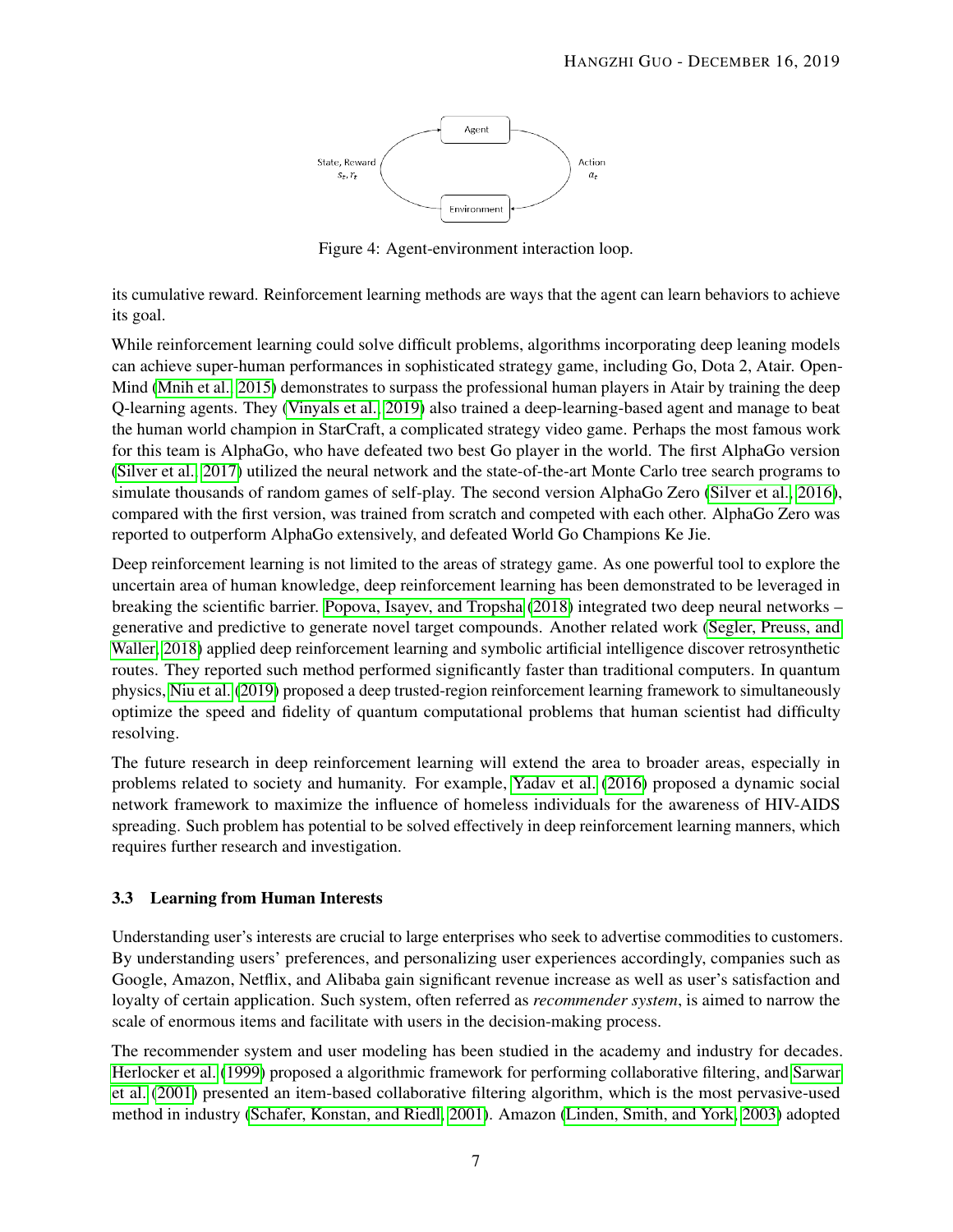item-to-item collaborative filtering in production, which displayed items similar to user's purchase and interests. However, such method suffered in three issues: 1) *Code start*: with insufficient data, the algorithm cannot make accurate predictions for new users and items; 2) *Sparsity*: the number of items are extremely large, while users only rate very few of items, leading to a sparse rating matrix; and 3) *Scalability*: given the large amount of users and items, excessive computational power is required in real-world production.

Before the rising of deep learning, enterprises applied the traditional machine learning model onto their recommendation services. For example, Facebook [\(He et al., 2014\)](#page-11-17) introduced a model which combines gradient boosting decision trees with logistic regression, and contributed to significant impact to overall system performance. However, such method relied heavily on feature engineering, which requires engineers and scientists to manually craft cross features. Plus, the traditional machine learning model could not harness the benefits of big data (billion-level). [Shan et al.](#page-12-17) [\(2016\)](#page-12-17) proposed a deep crossing model, which contains embedding and several multi-layer perception layers. [Cheng et al.](#page-11-9) [\(2016\)](#page-11-9) proposed a Wide & Deep Network, which explores the prosperity of both memorization and generation. Such model not only outperforms traditional machine learning model, but holds three unique features: 1) such model convert a sparse input feature into a dense matrix, which overcomes the sparsity issue; 2) the deep network could harness explosive data points; as one marvelous property of deep learning, more data generally results in significant performance booming; 3) the deep learning model does not require feature engineering but can do such thing on their own, and it saves significant labor expenses.

Future research will continue to investigate user behavior by combining social knowledge and big data analysis. [Zhou et al.](#page-13-1) [\(2018\)](#page-13-1) proposed a Deep Interest Evolution Network (DIEN) to simulate the evolving change of user interests under the premises of user interests not remaining consistent.

#### <span id="page-10-0"></span>4 Challenges & Conclusion

Despite the wide variety of applications of deep learning, there exist limitations that hinder humans from achieving artificial general intelligence. The three most notable flaws include: 1) deep learning heavily relies on large amount of labeled data. Deep learning has obtained excessive success in areas having large amounts of data, but such scenario does not happen in every field. Some areas such as medical diagnosis or learning analytic are unable to gather massive volume of data, and it hinders the applications of deep learning in these fields; 2) deep learning lacks interpretability. Although empirical studies indicate its power, scientists can hardly understand how the network makes predictions and decisions. The complexity of the deep neural network exceeds far beyond human knowledge, and the lack of explainability for neural network results in various problems, including fairness and ethical in decision making, lack of trust and accountability, etc. 3) neural networks are vulnerable to be attacked. [Su, Vargas, and Sakurai](#page-12-18) [\(2019\)](#page-12-18) shows that even the most advanced neural networks can be fooled by only modifying one pixel in an image, giving rise to a totally different result. This research indicates the significance of studying the robustness for neural networks to prevent adversarial attacks in real world applications.

This article presents recent breakthrough of deep neural networks. Deep neural network are a powerful tool that has become immersed in our life. Although the fundamental ideas were put forward decades ago, with recent large volume of data and powerful computing resources, we can apply the model in real-life applications with significant performance boosting. Transfer learning, reinforcement learning and recommender systems are three promising areas that have achieve profound success, and these areas have potential to consistently empower human beings. In recent years, increasing researchers focus on applications for social good. Researchers follow the paradigm that AI should never replace the human being, but empower us. Researches one related topics including the ethics, fairness, accountability are in high demand that attracts large research community.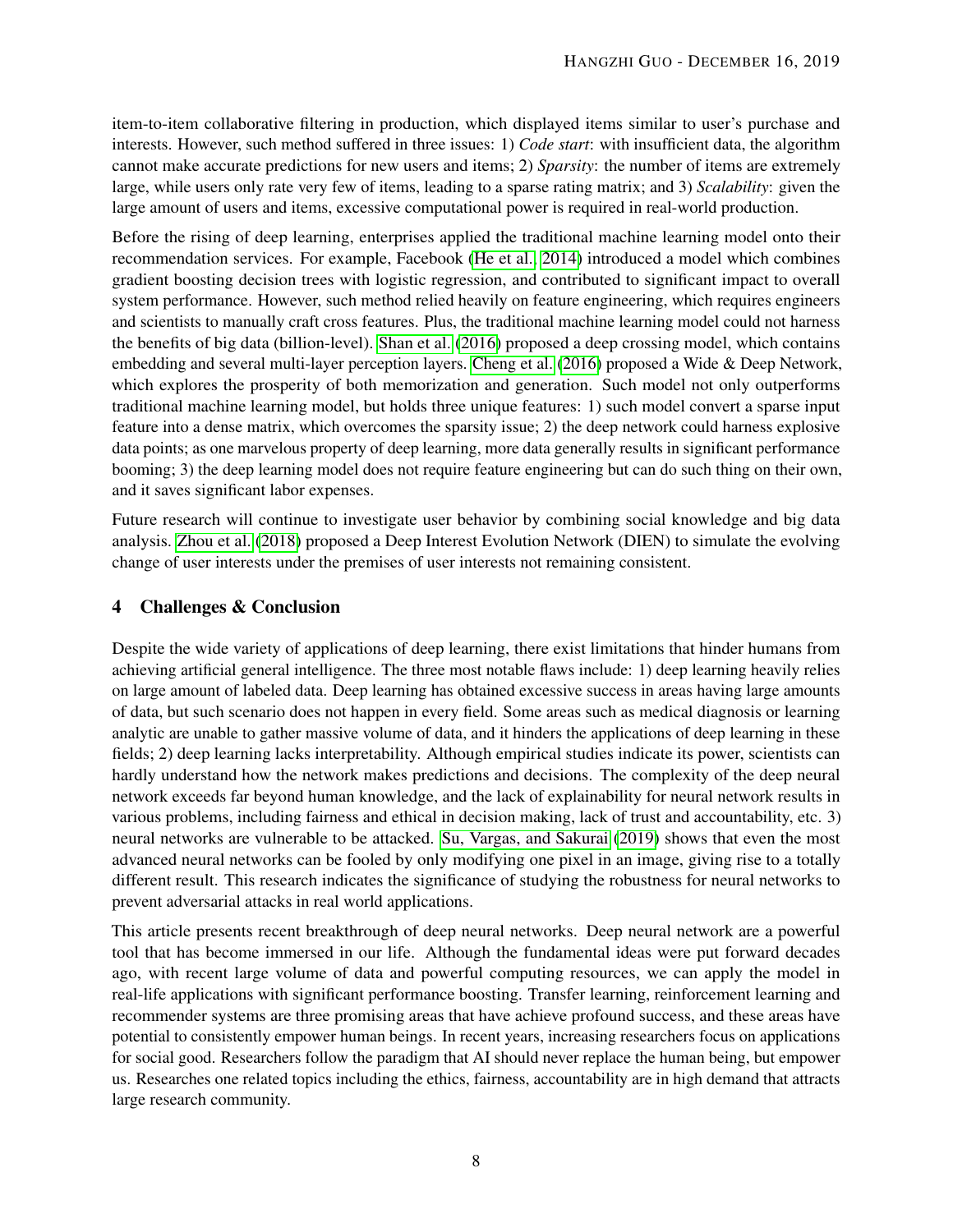#### References

- <span id="page-11-5"></span>Brunel, N.; Hakim, V.; and Richardson, M. J. 2014. Single neuron dynamics and computation. *Current opinion in neurobiology* 25:149–155.
- <span id="page-11-9"></span>Cheng, H.-T.; Koc, L.; Harmsen, J.; Shaked, T.; Chandra, T.; Aradhye, H.; Anderson, G.; Corrado, G.; Chai, W.; Ispir, M.; et al. 2016. Wide & deep learning for recommender systems. In *Proceedings of the 1st workshop on deep learning for recommender systems*, 7–10. ACM.
- <span id="page-11-11"></span>Dean, J.; Corrado, G.; Monga, R.; Chen, K.; Devin, M.; Mao, M.; Ranzato, M.; Senior, A.; Tucker, P.; Yang, K.; et al. 2012. Large scale distributed deep networks. In *Advances in neural information processing systems*, 1223–1231.
- <span id="page-11-12"></span>Deng, J.; Dong, W.; Socher, R.; Li, L.-J.; Li, K.; and Fei-Fei, L. 2009. Imagenet: A large-scale hierarchical image database. In *2009 IEEE conference on computer vision and pattern recognition*, 248–255. Ieee.
- <span id="page-11-4"></span>Devlin, J.; Chang, M.-W.; Lee, K.; and Toutanova, K. 2018. Bert: Pre-training of deep bidirectional transformers for language understanding. *arXiv preprint arXiv:1810.04805*.
- <span id="page-11-13"></span>Erhan, D.; Bengio, Y.; Courville, A.; Manzagol, P.-A.; Vincent, P.; and Bengio, S. 2010. Why does unsupervised pre-training help deep learning? *Journal of Machine Learning Research* 11(Feb):625–660.
- <span id="page-11-14"></span>Girshick, R.; Donahue, J.; Darrell, T.; and Malik, J. 2014. Rich feature hierarchies for accurate object detection and semantic segmentation. In *Proceedings of the IEEE conference on computer vision and pattern recognition*, 580–587.
- <span id="page-11-17"></span>He, X.; Pan, J.; Jin, O.; Xu, T.; Liu, B.; Xu, T.; Shi, Y.; Atallah, A.; Herbrich, R.; Bowers, S.; et al. 2014. Practical lessons from predicting clicks on ads at facebook. In *Proceedings of the Eighth International Workshop on Data Mining for Online Advertising*, 1–9. ACM.
- <span id="page-11-8"></span>He, K.; Zhang, X.; Ren, S.; and Sun, J. 2016. Deep residual learning for image recognition. In *Proceedings of the IEEE conference on computer vision and pattern recognition*, 770–778.
- <span id="page-11-15"></span>Herlocker, J. L.; Konstan, J. A.; Borchers, A.; and Riedl, J. 1999. An algorithmic framework for performing collaborative filtering. In *22nd Annual International ACM SIGIR Conference on Research and Development in Information Retrieval, SIGIR 1999*, 230–237. Association for Computing Machinery, Inc.
- <span id="page-11-1"></span>Hinton, G. E.; Osindero, S.; and Teh, Y.-W. 2006. A fast learning algorithm for deep belief nets. *Neural computation* 18(7):1527–1554.
- <span id="page-11-10"></span>Hochreiter, S., and Schmidhuber, J. 1997. Long short-term memory. *Neural computation* 9(8):1735–1780.
- <span id="page-11-6"></span>Hornik, K. 1991. Approximation capabilities of multilayer feedforward networks. *Neural networks* 4(2):251–257.
- <span id="page-11-3"></span>Johnson, M.; Schuster, M.; Le, Q. V.; Krikun, M.; Wu, Y.; Chen, Z.; Thorat, N.; Viégas, F.; Wattenberg, M.; Corrado, G.; et al. 2017. Google's multilingual neural machine translation system: Enabling zero-shot translation. *Transactions of the Association for Computational Linguistics* 5:339–351.
- <span id="page-11-2"></span>Krizhevsky, A.; Sutskever, I.; and Hinton, G. E. 2012. Imagenet classification with deep convolutional neural networks. In *Advances in neural information processing systems*, 1097–1105.
- <span id="page-11-7"></span>LeCun, Y.; Bengio, Y.; and Hinton, G. 2015. Deep learning. *nature* 521(7553):436.
- <span id="page-11-0"></span>LeCun, Y.; Boser, B.; Denker, J. S.; Henderson, D.; Howard, R. E.; Hubbard, W.; and Jackel, L. D. 1989. Backpropagation applied to handwritten zip code recognition. *Neural Computation* 1(4):541–551.
- <span id="page-11-16"></span>Linden, G.; Smith, B.; and York, J. 2003. Amazon. com recommendations: Item-to-item collaborative filtering. *IEEE Internet computing* (1):76–80.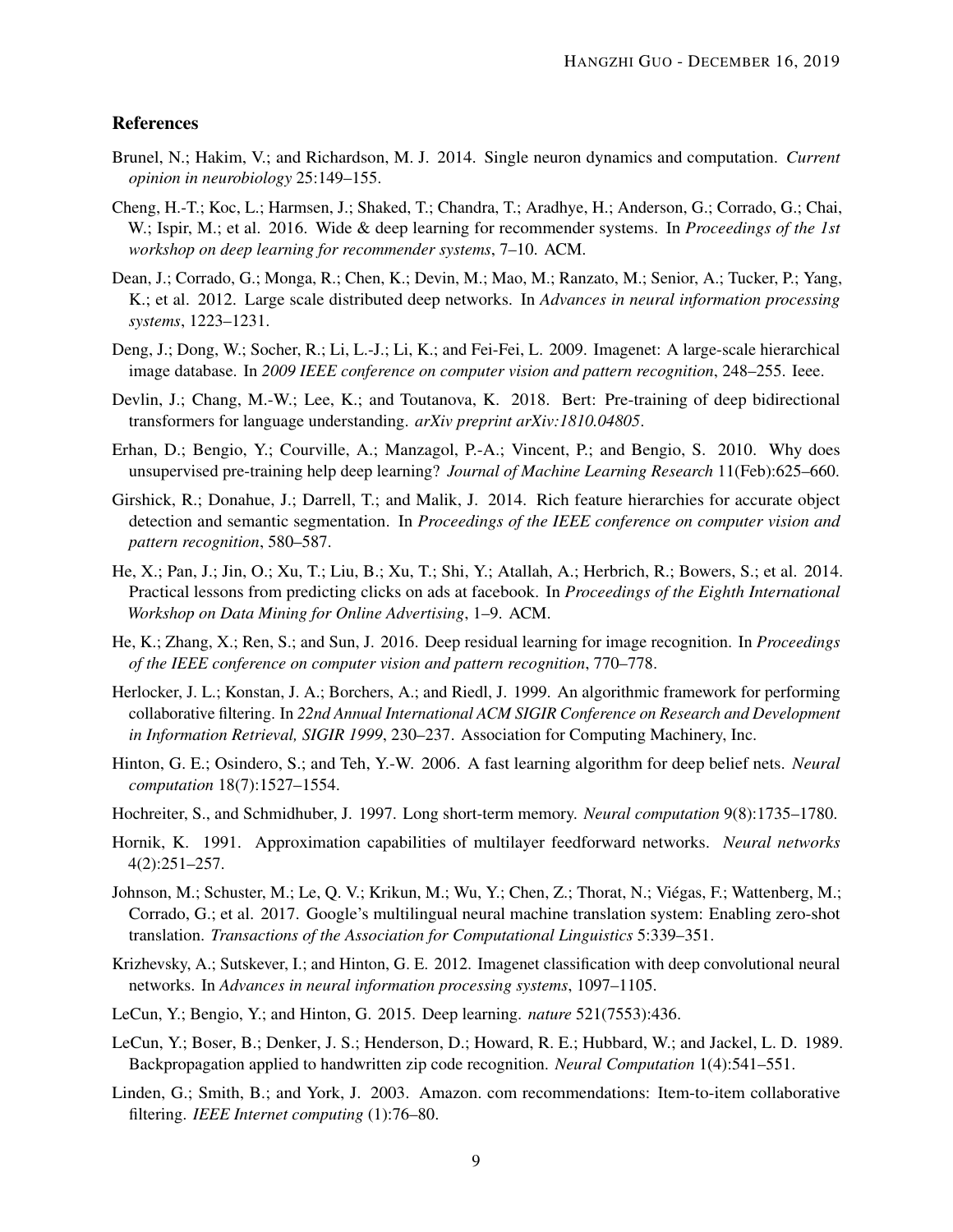- <span id="page-12-6"></span>Long, J.; Shelhamer, E.; and Darrell, T. 2015. Fully convolutional networks for semantic segmentation. In *Proceedings of the IEEE conference on computer vision and pattern recognition*, 3431–3440.
- <span id="page-12-7"></span>Mikolov, T.; Sutskever, I.; Chen, K.; Corrado, G. S.; and Dean, J. 2013. Distributed representations of words and phrases and their compositionality. In *Advances in neural information processing systems*, 3111–3119.
- <span id="page-12-10"></span>Mnih, V.; Kavukcuoglu, K.; Silver, D.; Rusu, A. A.; Veness, J.; Bellemare, M. G.; Graves, A.; Riedmiller, M.; Fidjeland, A. K.; Ostrovski, G.; et al. 2015. Human-level control through deep reinforcement learning. *Nature* 518(7540):529.
- <span id="page-12-14"></span>Niu, M. Y.; Boixo, S.; Smelyanskiy, V. N.; and Neven, H. 2019. Universal quantum control through deep reinforcement learning. *npj Quantum Information* 5(1):33.
- <span id="page-12-8"></span>Peters, M. E.; Neumann, M.; Iyyer, M.; Gardner, M.; Clark, C.; Lee, K.; and Zettlemoyer, L. 2018. Deep contextualized word representations. *arXiv preprint arXiv:1802.05365*.
- <span id="page-12-12"></span>Popova, M.; Isayev, O.; and Tropsha, A. 2018. Deep reinforcement learning for de novo drug design. *Science advances* 4(7):eaap7885.
- <span id="page-12-1"></span>Rajpurkar, P.; Irvin, J.; Zhu, K.; Yang, B.; Mehta, H.; Duan, T.; Ding, D.; Bagul, A.; Langlotz, C.; Shpanskaya, K.; et al. 2017. Chexnet: Radiologist-level pneumonia detection on chest x-rays with deep learning. *arXiv preprint arXiv:1711.05225*.
- <span id="page-12-15"></span>Sarwar, B. M.; Karypis, G.; Konstan, J. A.; Riedl, J.; et al. 2001. Item-based collaborative filtering recommendation algorithms. *Www* 1:285–295.
- <span id="page-12-16"></span>Schafer, J. B.; Konstan, J. A.; and Riedl, J. 2001. E-commerce recommendation applications. *Data mining and knowledge discovery* 5(1-2):115–153.
- <span id="page-12-13"></span>Segler, M. H.; Preuss, M.; and Waller, M. P. 2018. Planning chemical syntheses with deep neural networks and symbolic ai. *Nature* 555(7698):604.
- <span id="page-12-17"></span>Shan, Y.; Hoens, T. R.; Jiao, J.; Wang, H.; Yu, D.; and Mao, J. 2016. Deep crossing: Web-scale modeling without manually crafted combinatorial features. In *Proceedings of the 22nd ACM SIGKDD international conference on knowledge discovery and data mining*, 255–262. ACM.
- <span id="page-12-2"></span>Silver, D.; Huang, A.; Maddison, C. J.; Guez, A.; Sifre, L.; Van Den Driessche, G.; Schrittwieser, J.; Antonoglou, I.; Panneershelvam, V.; Lanctot, M.; et al. 2016. Mastering the game of go with deep neural networks and tree search. *nature* 529(7587):484.
- <span id="page-12-3"></span>Silver, D.; Schrittwieser, J.; Simonyan, K.; Antonoglou, I.; Huang, A.; Guez, A.; Hubert, T.; Baker, L.; Lai, M.; Bolton, A.; et al. 2017. Mastering the game of go without human knowledge. *Nature* 550(7676):354.
- <span id="page-12-9"></span>Spruyt, V. 2018. Loc2vec: Learning location embeddings with triplet-loss networks.
- <span id="page-12-18"></span>Su, J.; Vargas, D. V.; and Sakurai, K. 2019. One pixel attack for fooling deep neural networks. *IEEE Transactions on Evolutionary Computation*.
- <span id="page-12-0"></span>Turing, A. M. 2009. Computing machinery and intelligence. In *Parsing the Turing Test*. Springer. 23–65.
- <span id="page-12-5"></span>Vaswani, A.; Shazeer, N.; Parmar, N.; Uszkoreit, J.; Jones, L.; Gomez, A. N.; Kaiser, Ł.; and Polosukhin, I. 2017. Attention is all you need. In *Advances in neural information processing systems*, 5998–6008.
- <span id="page-12-11"></span>Vinyals, O.; Babuschkin, I.; Chung, J.; Mathieu, M.; Jaderberg, M.; Czarnecki, W. M.; Dudzik, A.; Huang, A.; Georgiev, P.; Powell, R.; et al. 2019. Alphastar: Mastering the real-time strategy game starcraft ii. *DeepMind Blog*.
- <span id="page-12-4"></span>Wu, Y.; Schuster, M.; Chen, Z.; Le, Q. V.; Norouzi, M.; Macherey, W.; Krikun, M.; Cao, Y.; Gao, Q.; Macherey, K.; et al. 2016. Google's neural machine translation system: Bridging the gap between human and machine translation. *arXiv preprint arXiv:1609.08144*.